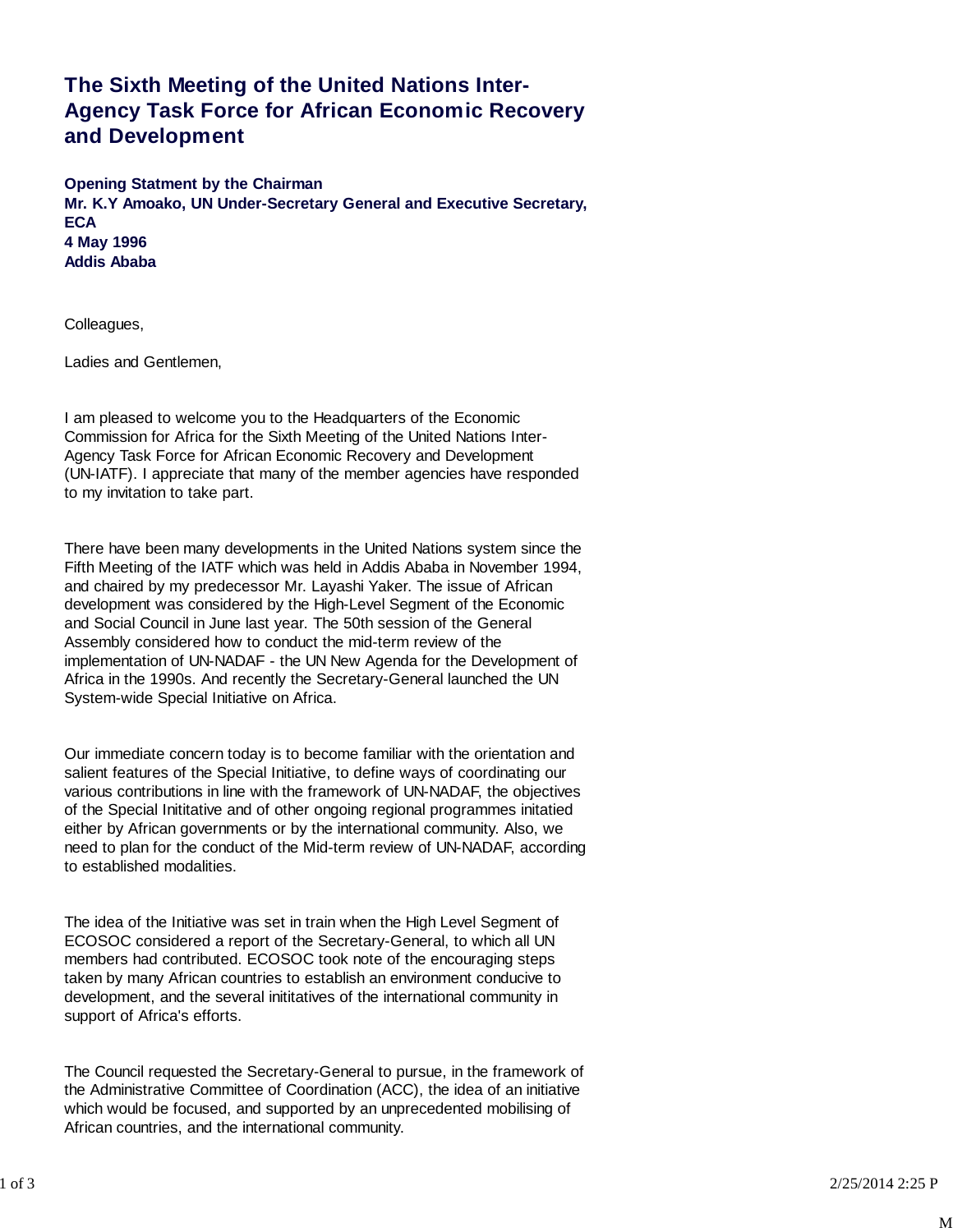This was how the framework was set up for a renewed focus on Africa by the UN family in its broadest sense, the biggest such undertaking in UN history. It is new and important in several ways.

It is the greatest set of UN Projects in Africa ever drawn up.

It responds to the need for UN agencies ot continue developing channels for joint operations with Non Government Organisations and other civic organisations, in view of their strong involvement with the grass roots, where development challenges cease to be dry statistics and assume real personality.

It asks African governments to pitch in with their plans, to give the lead.

I need not dwell on all the objectives and components of the Special Initiative, that was officially launched on 15 March 1996. It is the outcome of the work of a Steering Committee established by the ACC which I co-chair with the Administrator of the United Nations Development Programme (UNDP). At this stage I only wish to point out that the Special Initiative neither conflicts with nor duplicates UN-NADAF. While UN-NADAF remains the political framework for maintaining the momentum for African development during the 1990s, the Special Initiative forms a collaborative and implementable programme of action, focusing on areas which would contribute the most to consolidating the basis for Africa's sustained development.

The Fiftieth session of the General Assembly devoted its session of 5th December last year to UN-NADAF. The Assembly recommended that the Mid-term review of its implementation be conducted in 1996, as scheduled, and adopted resolution A/50/160 which defines the modalities of the exercise.

Essentially, the resolution establishes an Ad-Hoc Committee of the Whole, which will prepare for the review by the General Assembly. This review will be based on a report of the Secretary-General, to be prepared by the ECA with the contributions of African countries, African inter-governmental organizations, chiefly the OAU, and organizations and agencies of the UN system. Members of the Task Force are therefore urged to provide the secretariat with their specific inputs to the report of the Secretary-General.

Another development since the last meeting of the Task Force is my appointment as Executive Secretary of the ECA, and de facto, Chairman of the IATF. I wish to confirm to you that in conformity with its mandate and in line with the accomplishments of my predecessors, ECA will continue to play a major role at the African regional level, along with other organizations of the UN system, the Bretton Woods institutions, the the OAU, the ADB and African regional institutions, and African and Non-African NGOs.

Those of you who have attended the concluded Meeting of the Technical Committee of the Whole (TEPCOW) are now well aware of the Strategic